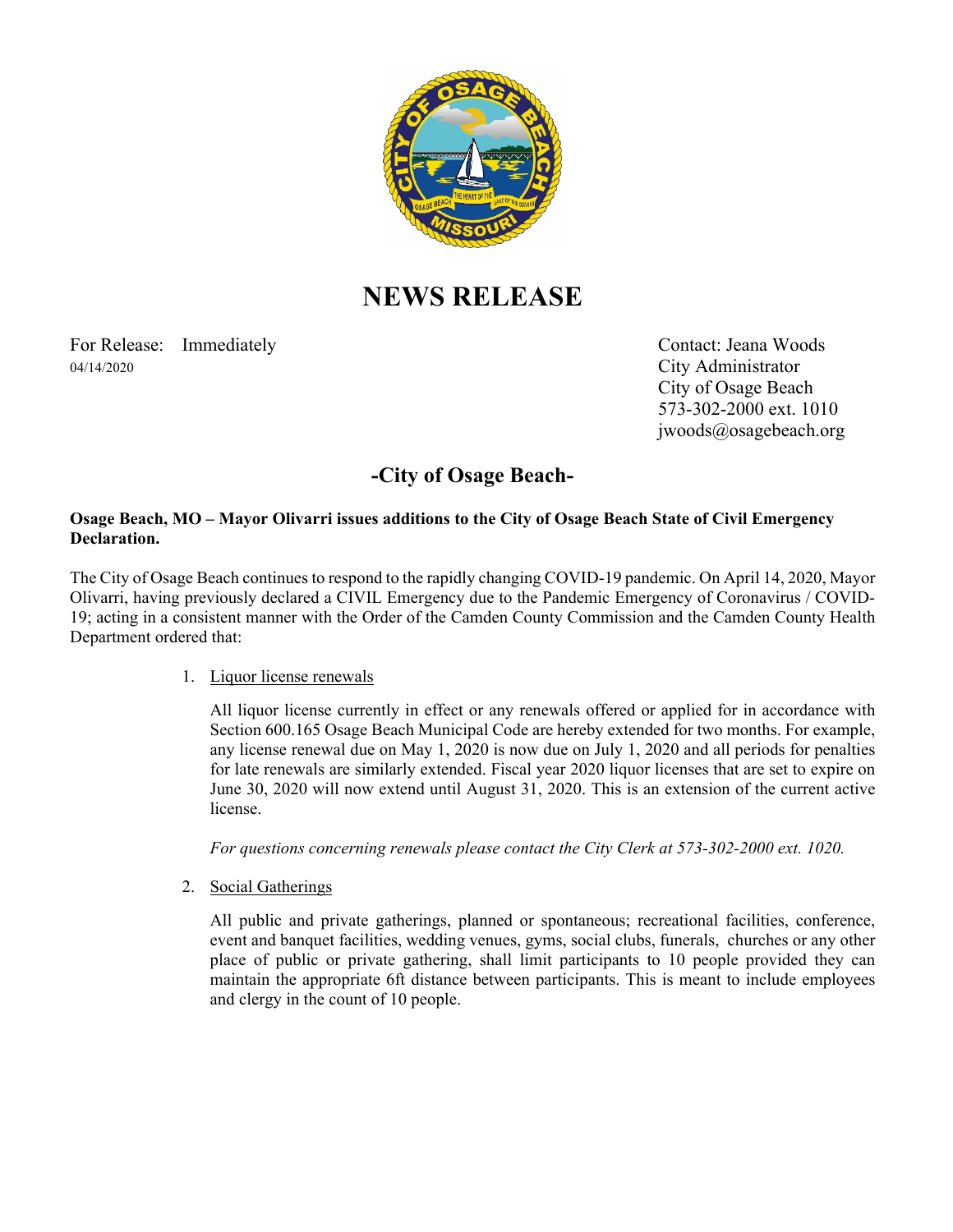### 3. Retail Sales Workplace Occupancy Restrictions

 All retail sale businesses and workplaces shall follow the following workplace density and per person occupancy restrictions:

- I. A base number of authorized occupancies shall be the largest number as determined by either: a. Total square feet of building divided by 30 (square feet per person), or
	- b. The fire or building code occupancy limitations set by the Osage Beach Municipal Code, or
	- c. The fire code occupancy limitations set by the Osage Beach Fire Protection District.
- II. Once the base number is established the following restrictions shall apply:
	- a. For locations less than 10,000 square feet retail sales area, 25 % of authorized occupancy;
	- b. For locations larger than 10,000 square feet retail sales area, 10 % of authorized occupancy.
- III. Employees and vendors delivering products do not count under these limitations.

For any questions concerning these limitations please contact the Building Official at 573-302-2030.

The Camden County Health Department Order may be found on our website at https://www.osagebeachmo.gov/2110/COVID-19-Outbreak

The original order issued on March 18, 2020 postponed the public meetings of Planning and Zoning Commission, the Board of Zoning Adjustment, and Liquor Control Board until May 15, 2020 and extending all time periods and all procedural deadlines associated with said meetings. The first amendment to the order issued on March 24, 2020 gave the Police Chief authorization to use any and all personnel authorized pursuant to Sections 109.105.2 and 109.105.3(1) R.S.Mo. to operate the Osage Beach Ambulance as necessary. The second amendment to the order issued on April 1, 2020 was consistent with the Camden County Commission and the Comaden County Health Department's order issued on March 31, 2020.

City lobbies and offices remain closed to the public and all City events, and park programs and activities have been postponed; however, essential employees continue to work with precautions and modified schedules to deliver city services without interruption and to prevent the spread of the virus among employees and their families.

The community is encouraged to use online resources and contact staff via phone or email to handle any city business that is necessary. Visit our website, www.osagebeach.org and follow us on Facebook for the most current information and updates. The following are a few resources available;

- Use the Drop Box located in front of City Hall to deliver payments or other necessary documents to City offices.
- Download Applications or other items at https://www.osagebeach-mo.gov/71/Document-Center, for example, Public Records Request Form, Business License, etc.
- Park reservations and information https://www.osagebeach-mo.gov/2076/Make-a-Reservation
- Pay Online at https://www.municipalonlinepayments.com/osagebeachmo
- Automated Payment Hotline 1.833.227.1755
- Call or email staff with questions, inquiries, or concerns. Staff Contact List is available at https://www.osagebeach-mo.gov/directory.aspx.